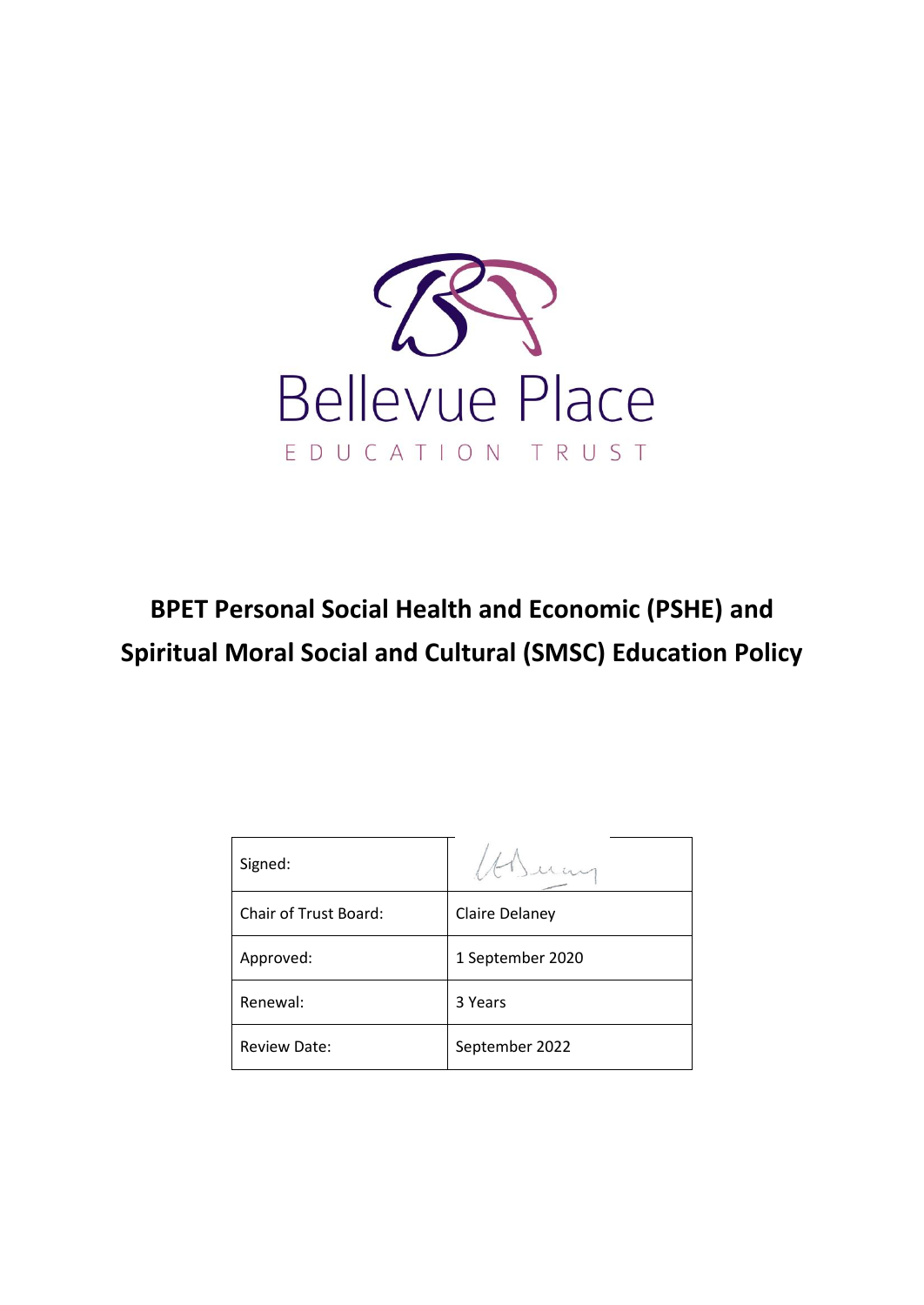

|      | <b>Table of Contents</b> |  |
|------|--------------------------|--|
| 1.0  |                          |  |
| 2.0  |                          |  |
| 3.0  |                          |  |
| 4.0  |                          |  |
| 5.0  |                          |  |
| 6.0  |                          |  |
| 7.0  |                          |  |
| 8.0  |                          |  |
| 9.0  |                          |  |
| 10.0 |                          |  |
| 11.0 |                          |  |
| 12.0 |                          |  |
| 13.0 |                          |  |
| 14.0 |                          |  |
| 15.0 |                          |  |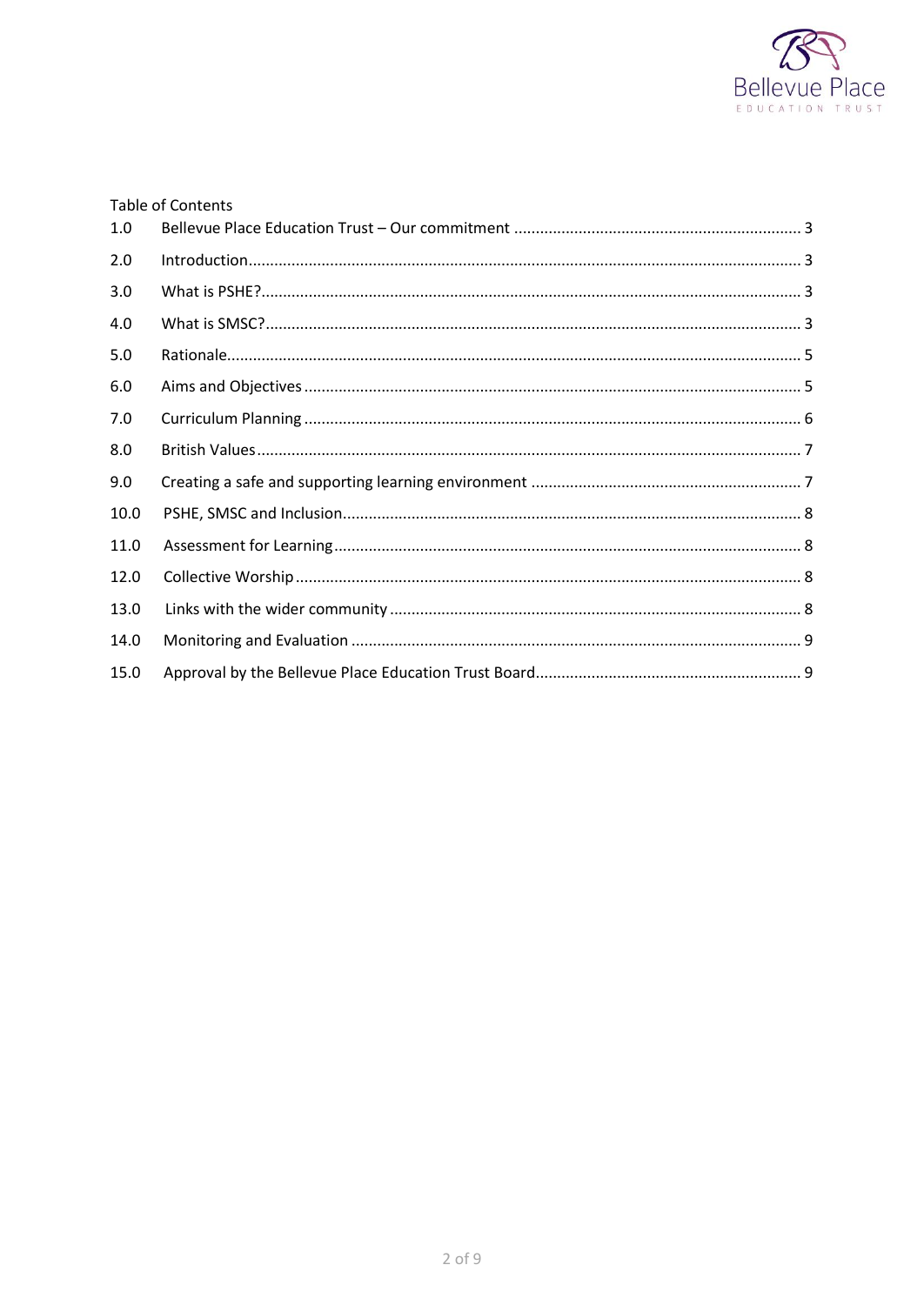

## <span id="page-2-0"></span>**1.0 Bellevue Place Education Trust – Our commitment**

#### *Learn. Enjoy. Succeed.*

Three words that mean the world to us.

Three words that have been with us from the day we started Bellevue Place Education Trust.

Three words that govern all that we do.

As a parent you can expect excellence, both in how we teach and nurture your child. We foster a positive attitude to life, encouraging a 'be interested and be interesting' attitude by providing a rich learning environment full of arts, drama, sport, music and academic rigour.

Bellevue Place children are happy, confident, successful 'all rounders' who expect to win and achieve in an inclusive setting where children, parents and school staff work together to provide the best. Our commitment to you and your child is that we will teach them to learn, enjoy and succeed both in their school career and beyond.

## <span id="page-2-1"></span>**2.0 Introduction**

PSHE (Personal, Social, Health and Economic education) and SMSC (Spiritual, Moral, Social and Cultural development) is crucial for individual pupils, staff and for society as a whole. We believe it is the heart of what education is all about - helping pupils grow and develop as people. We recognise that the personal development of pupils, spiritually, morally, socially and culturally, plays a significant part in their ability to learn, achieve, thrive in a supportive highly cohesive learning community and develop into responsible citizens.

#### <span id="page-2-2"></span>**3.0 What is PSHE?**

PSHE (Personal, Social, Health and Economic education) contributes to personal development by helping pupils to build their confidence, resilience and self-esteem, and to identify and manage risk, make informed choices and understand what influences their decisions. It enables them to recognise, accept and shape their identities, to understand and accommodate difference and change, to manage emotions and to communicate constructively in a variety of settings. Developing an understanding of themselves, empathy and the ability to work with others will help pupils to form and maintain good relationships, develop the essential skills for future employability and better enjoy and manage their lives.

#### <span id="page-2-3"></span>**4.0 What is SMSC?**

#### **Spiritual Development**

This relates to the quest for individual identity and the search for meaning and purpose in our existence. It leads towards the understanding of self and others. It has to do with feelings, emotions, attitudes and beliefs. It is not linked solely to a particular doctrine or faith and spiritual development is therefore accessible to everyone.

#### *The spiritual development of pupils is shown by their:*

- ability to be reflective about their own beliefs, religious or otherwise, that inform their perspective on life and their interest in and respect for different people's faiths, feelings and values
- sense of enjoyment and fascination in learning about themselves, others and the world around them
- use of imagination and creativity in their learning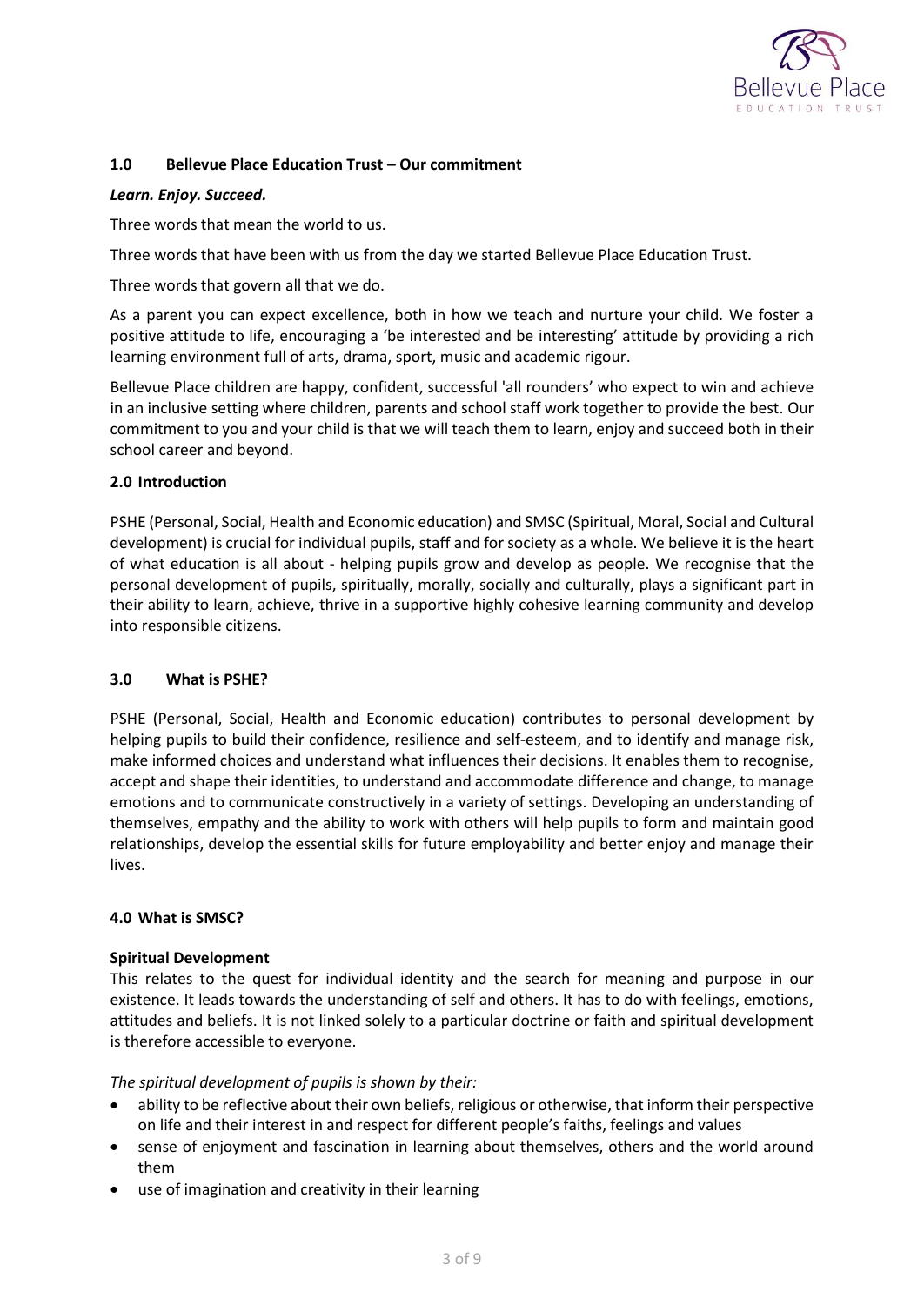

willingness to reflect on their experiences.

## **Moral Development**

Pupils are encouraged to understand the need for a common code and to follow it from conviction rather than because of rewards, sanctions or consequences. We support our pupils to work towards an understanding of what is right and wrong. From this basis pupils may develop the ability to make judgements and to become increasingly responsible for their own actions or and behaviour.

## *The moral development of pupils is shown by their:*

- ability to recognise the difference between right and wrong and to readily apply this understanding in their own lives, recognise legal boundaries and, in so doing, respect the civil and criminal law of England
- understanding of the consequences of their behaviour and actions
- interest in investigating and offering reasoned views about moral and ethical issues and ability to understand and appreciate the viewpoints of others on these issues.

## **Social Development**

This enables pupils to become conscientious participants in their family, class, school, the local and wider community. Within this there should be a balance of the positive, satisfying elements of belonging to a group or society along with the demands, obligations and cooperation such membership requires.

## *The social development of pupils is shown by their:*

- use of a range of social skills in different contexts, for example working and socialising with other pupils, including those from different religious, ethnic and socio-economic backgrounds
- willingness to participate in a variety of communities and social settings, including by volunteering, cooperating well with others and being able to resolve conflicts effectively
- acceptance and engagement with the fundamental British values of democracy, the rule of law, individual liberty and mutual respect and tolerance of those with different faiths and beliefs; they develop and demonstrate skills and attitudes that will allow them to participate fully in and contribute positively to life in modern Britain.

#### **Cultural Development**

At the heart of cultural development lies the necessity to develop a sense of personal identity, whilst at the same time acquiring awareness, understanding and tolerance regarding the cultural traditions and beliefs of others.

*The cultural development of pupils is shown by their:*

- understanding and appreciation of the wide range of cultural influences that have shaped their own heritage and those of others
- understanding and appreciation of the range of different cultures within school and further afield as an essential element of their preparation for life in modern Britain
- knowledge of Britain's democratic parliamentary system and its central role in shaping our history and values, and in continuing to develop Britain
- willingness to participate in and respond positively to artistic, musical, sporting and cultural opportunities
- interest in exploring, improving understanding of and showing respect for different faiths and cultural diversity and the extent to which they understand, accept, respect and celebrate diversity, as shown by their tolerance and attitudes towards different religious, ethnic and socioeconomic groups in the local, national and global communities.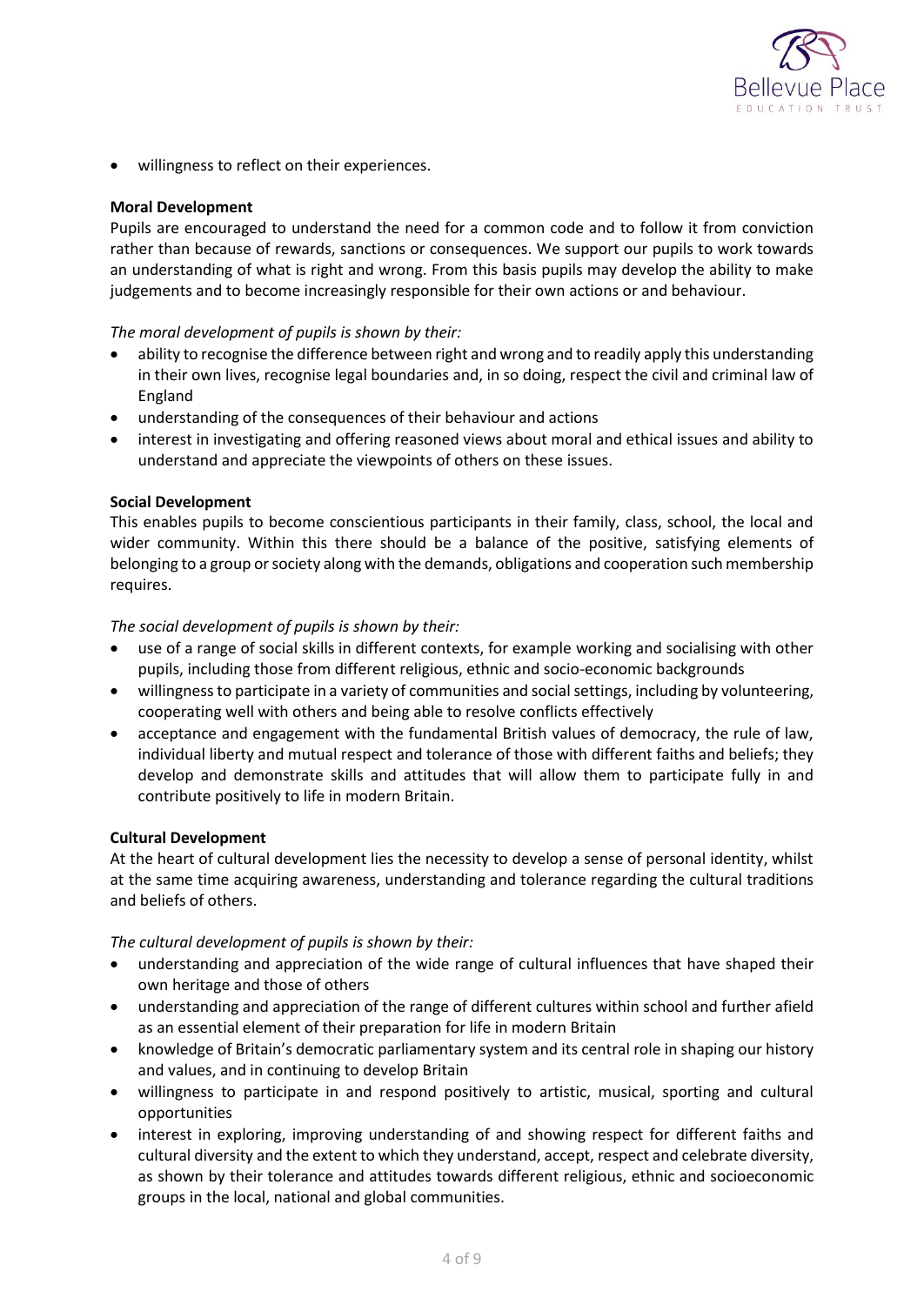

## <span id="page-4-0"></span>**5.0 Rationale**

BPET aims to provide an education that provides pupils with opportunities to explore and develop values and beliefs, spiritual awareness, high standards of personal behaviour, a positive caring attitude towards other people, an understanding of their social and cultural traditions and an appreciation of the diversity and richness of other cultures. Under the Equalities Act 2010, X School strives to do the best for all pupils, irrespective of disability, educational needs, race, nationality, ethnic or national origin, sex, gender identity, pregnancy, maternity, religion or sexual orientation or whether they are looked after children. This means that PSHE and SMSC education must be sensitive to the different needs of individual pupils and may need to evolve over time as the pupil population changes.

All curriculum areas have a contribution to make to each pupil's personal, spiritual, moral, social and cultural development and opportunities for this will be planned in each area of the curriculum. PSHE education and SMSC development is cross curricular and promotes the aims and principles of the policies for RE, Drugs Education, Sex and Relationships Education and the Equality policy. These policies all underpin the curriculum model and we put the children at the heart of everything we do.

PSHE education and SMSC development is promoted not only through all the subjects of the curriculum but also through the ethos of the school and through the development of positive attitudes and school values, celebrating the British values: democracy, the rule of law, individual liberty and mutual respect and tolerance of those with different faiths and beliefs. The personal, spiritual, moral, social and cultural elements of pupils' development are inter-related. Although we separate these elements for the purpose of identifying where they occur, it should not be forgotten that there is much overlap between them, not least in respect of spirituality and its links to pupils' attitudes, morals, behaviour in society and cultural understanding.

Adults will model and promote expected behaviour, treating all people as unique and valuable individuals and showing respect for pupils and their families. Our schools' communities will be places where pupils can find acceptance for themselves as unique individuals, and where opportunities for personal development are fundamental to the ethos of the school. It is an expectation across the school that all staff, in all subjects, can and should make a contribution to the personal, spiritual, moral, social and cultural development of pupils through the taught curriculum and through the use of appropriate teaching and learning planning and strategies e.g. discussion, reflection, pupil participation, collaboration, circle time etc.

The importance of relationships between all school staff and parents is crucial. These relationships will be characterised by mutual respect, by positive attitudes, by the willingness to listen and be listened to and by the valuing of all pupils and staff equally and as individuals.

#### <span id="page-4-1"></span>**6.0 Aims and Objectives**

The aims of this policy are:

- To ensure that everyone connected with BPET schools are aware of our values and principles;
- To promote the spiritual, moral, cultural, mental, physical and personal development of pupils at the school and of society;
- To ensure that each pupil's education is set within a context that is meaningful and appropriate to their age, aptitude and background;
- To ensure that there is a non-partisan approach in all that the school does in terms of curriculum delivery, resources and including educational visits and visitors;
- To develop good relationships between home, school and the local and wider communities.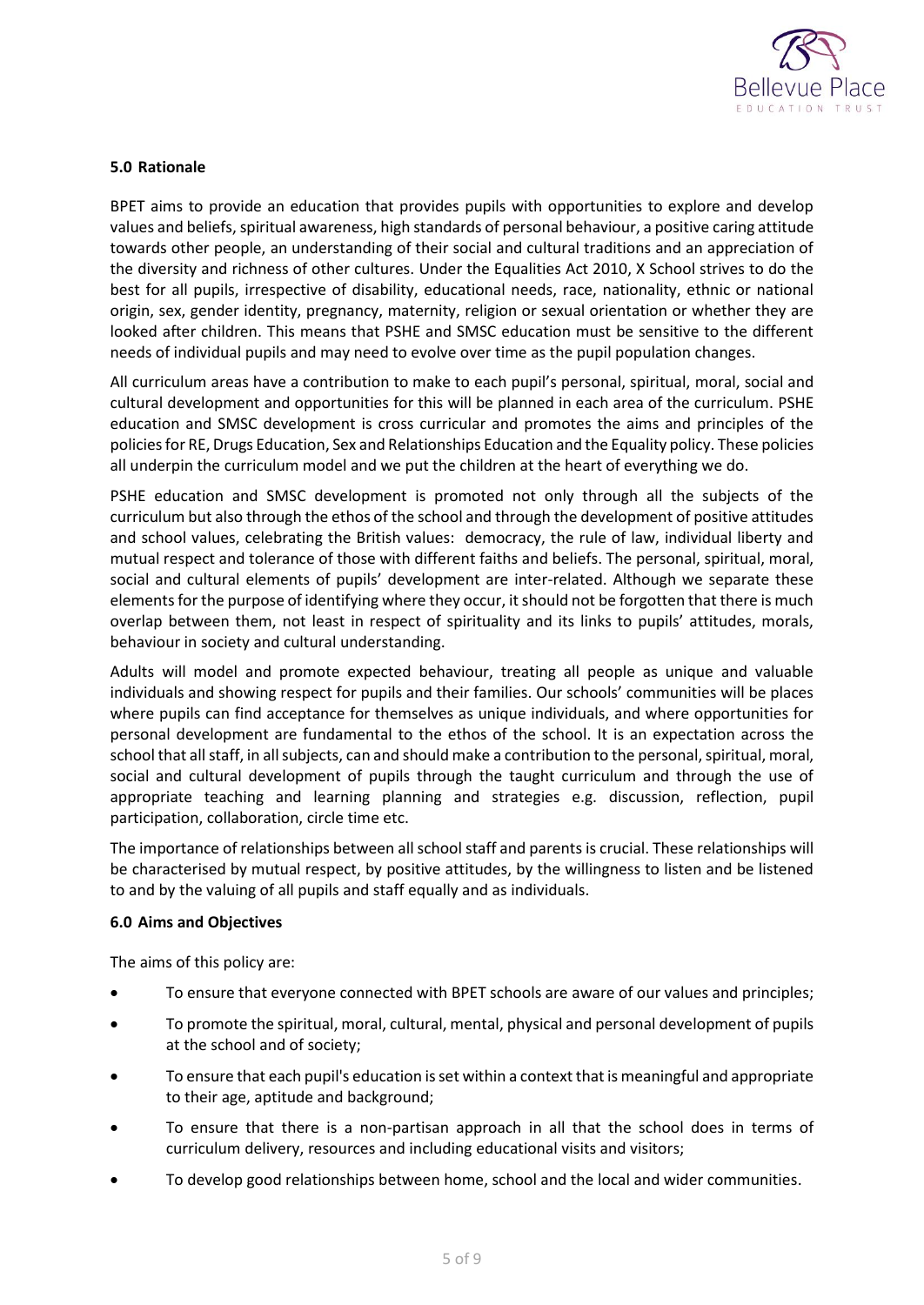

Our objectives in the teaching of PSHE and SMSC are for all of our pupils:

- To help our pupils towards independent learning and to equip them with all life skills to become active, positive members of our democratic society;
- To achieve their full potential across all areas of the curriculum;
- To inspire, stimulate and foster a love of learning and enquiry;
- To understand the world in which they live;
- To know and understand what is meant by a healthy lifestyle;
- To keep themselves and others safe;
- To give each pupil a range of opportunities to reflect upon and discuss their beliefs and feelings to personal experience and social and moral issues;
- To develop a sense of social and moral responsibility, consideration for others, collaboration with others, self-respect and self-confidence;
- To understand how to make informed choices regarding personal, moral and social issues;
- To develop an understanding of their individual and group identity;
- To promote respect and consideration for other people, paying particular regard to the protected characteristics stated in the 2010 Act (i.e. age, disability, gender reassignment, marriage and civil partnership, pregnancy and maternity, race, religion or belief, sex and sexual orientation);
- To understand what makes for good relationships and develop good relationships with others;
- To know about economic well-being.

## <span id="page-5-0"></span>**7.0 Curriculum Planning**

Development in SMSC and PSHE will take place across all curriculum areas in our schools, within activities that encourage pupils to recognise the personal, spiritual, moral, social and cultural dimensions of their learning, reflect on the significance of what they are learning, and to recognise any challenges that there may be to their own attitude and lifestyle. Each half-term, a medium term plan is produced which includes focus areas for class, assembly and collective worship. The curriculum also offers a robust understanding of safeguarding through the comprehensive PSHE and e-safety programmes. PSHE and SMSC is timetabled weekly into the timetable and embedded throughout the curriculum. At times, we teach PSHE and SMSC objectives through cross-curricular opportunities and sometimes as a discrete topic. In addition to this, we provide enrichment activities to support the curriculum such as Anti-bullying Week and Black History Month. Our educational visits and visitors also make an important contribution to the pupils' PSHE and SMSC development.

<span id="page-5-1"></span>We teach PSHE and SMSC in reception classes as an integral part of our topic work and the Early Years Foundation Stage. As reception is part of the Foundation Stage, we relate the PSHE and SMSC aspects of the pupil's learning to the objectives set out in the Early Learning Goals (ELG's) and the characteristics of effective learning. Our teaching in PSHE and SMSC matches the aim of the developing a pupil's personal, emotional and social development as set out in the ELG's. This area of learning is about emotional well-being, knowing who you are and where you fit and feeling good about yourself. It develops respect for others, social competence and a positive outlook to learn. The characteristics of effective learning describe processes which play a central role in a pupil's learning and in becoming an effective and lifelong learner.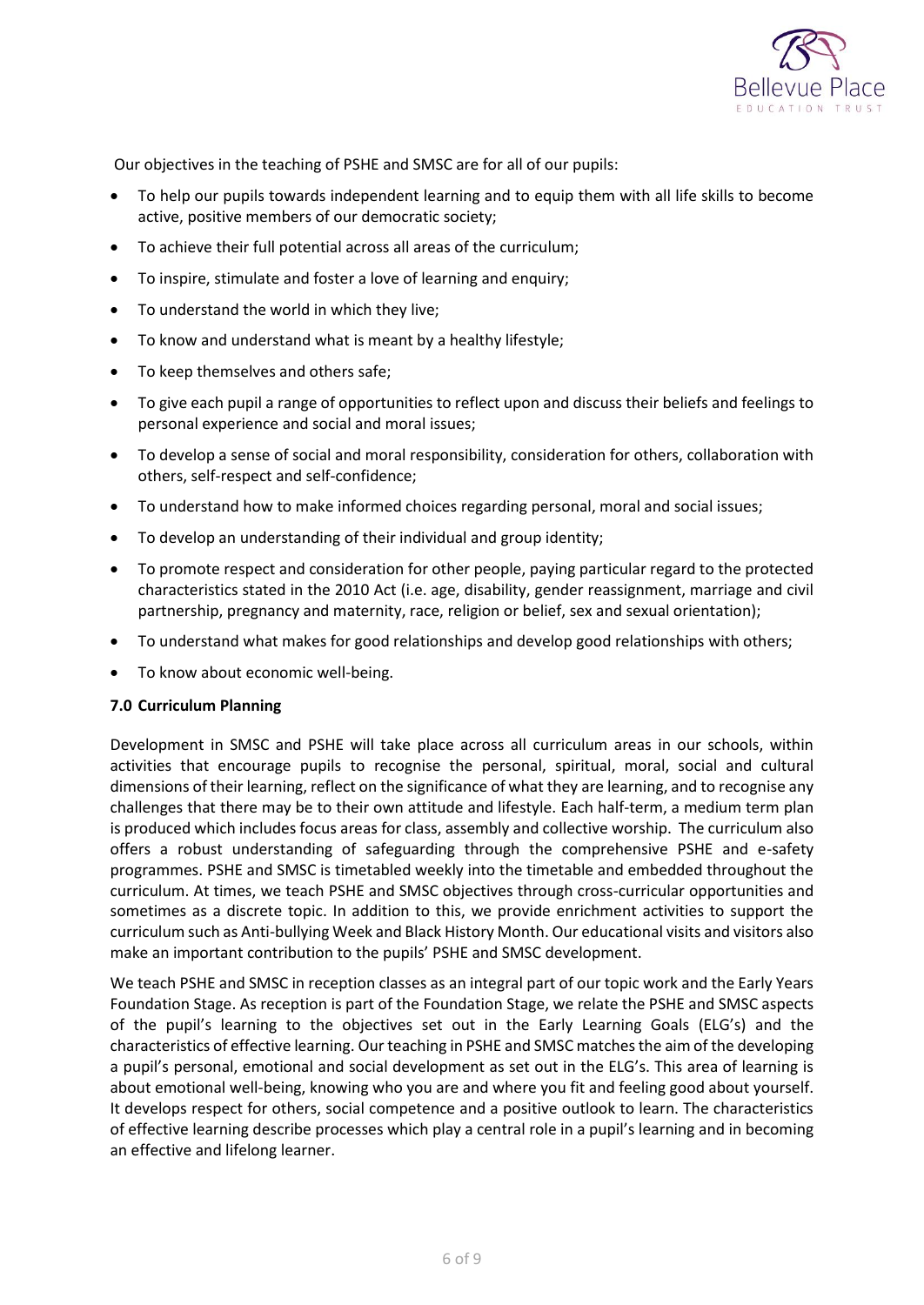

## **8.0 British Values**

At X School, pupils are encouraged to regard people of all faiths, races and cultures with respect and tolerance. It is expected that all children will understand that while different people may hold different views about what is 'right' and 'wrong', all people living in England and Great Britain are subject to its law. Teaching will support the rule of English civil and criminal law. Pupils will be made aware of the difference between the law of the land and religious law.

Through our provision of SMSC and PSHE, X School will:

- enable pupils to develop their self-knowledge, self-esteem and self-confidence;
- enable students to distinguish right from wrong and to respect the civil and criminal law of England;
- encourage pupils to accept responsibility for their behaviour, show initiative, and to understand how they can contribute positively to the lives of those living and working in the locality of the school and to society more widely;
- enable pupils to acquire a broad general knowledge of and respect for the public institution and services in England;
- further tolerance and harmony between different cultural traditions by enabling pupils to acquire an appreciation of and respect for their own and other cultures;
- encourage respect for other people;
- encourage respect for democracy and support for participation in the democratic processes, including respect for the basis on which law is made and applied in England.

As a result the pupils will:

- have an understanding of how citizens can influence decision-making through the democratic process;
- have an appreciation that living under the law protects individual citizens and is essential for their wellbeing and safety;
- have an understanding that there is a separation of power, while some public bodies such as the police and the army can be held to account through parliament, other such as the courts maintain independence;
- an understanding that the freedom to choose and hold other faiths and beliefs is protected in law,
- an acceptance that other people having different faiths and beliefs to oneself (or having none) should be accepted and tolerated, and should not be the cause of prejudicial or discriminatory behaviour;
- have an understanding of the importance of identifying and combating discrimination.

#### <span id="page-6-0"></span>**9.0 Creating a safe and supporting learning environment**

We will create a safe and supportive learning environment by ensuring clear guidelines and rules are shared with pupils. Pupils will be given the opportunity to develop and discuss their opinions in a safe and respected manner. Pupils will respect the views of others, their cultural and religious differences.

We will ensure that where pupils or evidence indicates that they may be vulnerable and at risk, they will get appropriate support and consideration for their needs. Pupils will be given an opportunity to express their sensitivities with a member of staff which will be shared with the Designated Safeguarding Lead. Due to the nature of PSHE and SMSC education, pupils' learning may result in them seeking advice or support on a specific personal issue. No staff member can offer complete confidentiality, and it is important for everyone's safety that teachers, staff members and pupils are clear about what can and cannot be kept confidential. It is also very important for external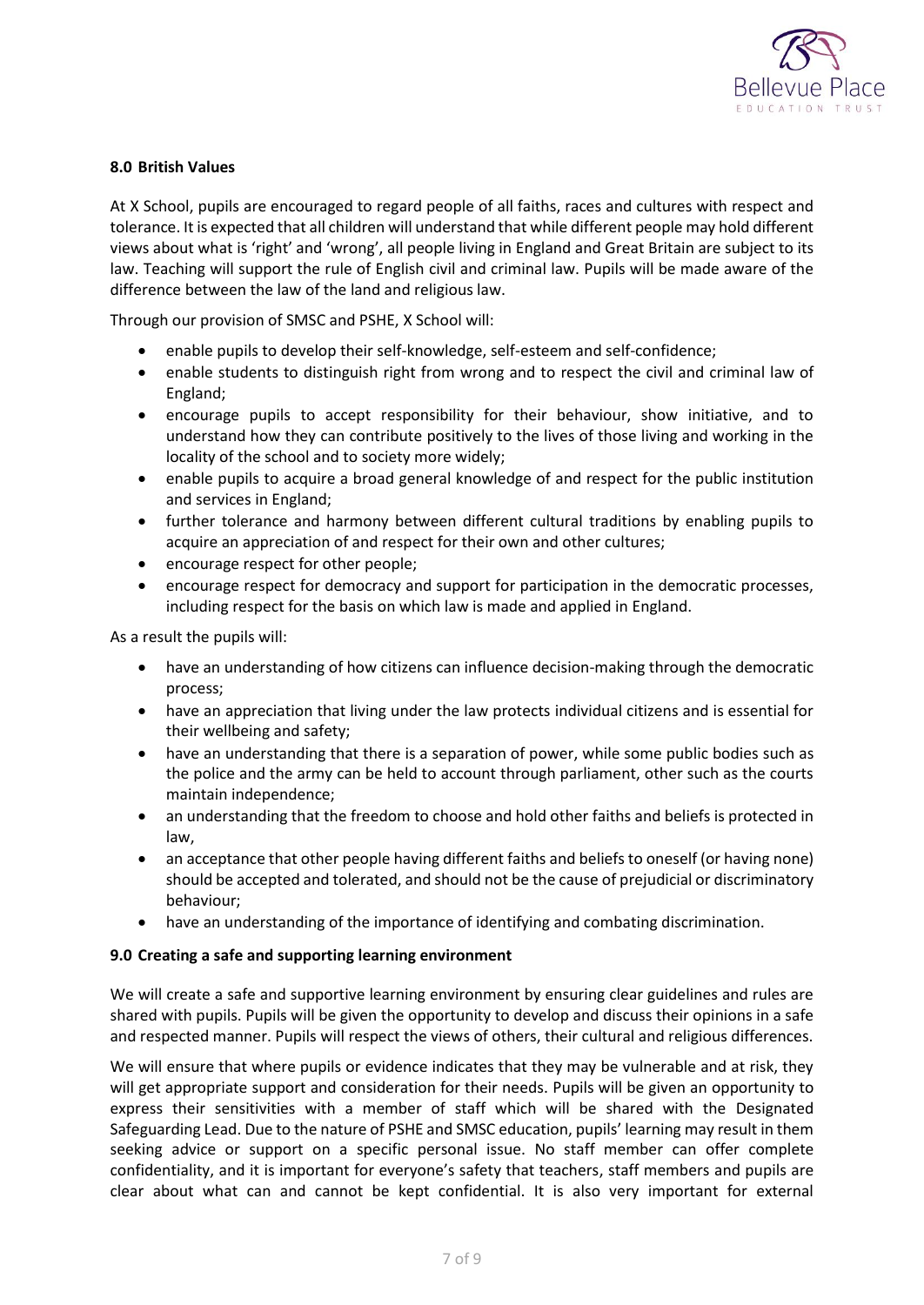

contributors, including school nurses, to be clear about these rules and that whilst working in the classroom, they are bound by the school's confidentiality policy, not their own. At all times the contents of the Behaviour for Learning, Anti bullying and Safeguarding policies will be adhered to.

It is expected of teachers that their personal beliefs and attitudes will not influence their teaching of PSHE and SMSC. They will address pupils' questions with due regard to the beliefs and values of the pupil's family. The teaching of PSHE and SMSC respects and refers to the beliefs of the pupil's home background. SRE (Sex and Relationships Education) is also part of the school's provision for PSHE and SMSC education. It encourages each student to develop confidence and a clear awareness of their own beliefs and values and to develop mutual understanding and respect between students for their diverse beliefs and values.

# <span id="page-7-0"></span>**10.0 PSHE, SMSC and Inclusion**

We teach PSHE and SMSC to all pupils as our teachers provide learning opportunities matched to individual needs of all pupils. Where pupils have a special educational need, intervention may be required. When teaching PSHE and SMSC, teachers take into account the targets set for the pupils in their intervention, statement or Education Health and Care Plan, some of which may be directly related to PSHE and SMSC targets.

For gifted and talented pupils, teachers will provide additional opportunities to take responsibility, develop leadership skills, think creatively and use their talents for the good of the class or the wider community.

# <span id="page-7-1"></span>**11.0 Assessment for Learning**

Pupils' understanding, knowledge and skills are assessed through observation, discussion, questioning and participation in circle time and lessons. Pupils will also be involved in self-assessment e.g. talking about their own experiences, making comments in their books and in assemblies. The assessments that we make of pupil achievements are positive and record achievement in the widest sense. General comments about SMSC and PSHE will be included in termly reports to parents and discussed during parent teacher meetings.

## <span id="page-7-2"></span>**12.0 Collective Worship**

Collective worship will recognise and value the cultural, linguistic and religious diversity of our school population and will be conducted within our Equality policy. Collective worship reinforces the school community, by giving pupils the opportunity to share things of worth with each other, within a reflective space.

Those pupils who have a faith will be able to use the reflection time to consider issues in the light of their religious beliefs and to pray or worship internally as they feel appropriate whilst those pupils who don't have a religious belief will have the opportunity to reflect and make a personal, internal response to the same stimulus. They will also be able to enter in to dialogue, with those of faith, enabling both believers and non-believers to appreciate each other's stances.

The language of invitation to reflect will be open and inclusive, ensuring that no pupil or adult present feels their beliefs have been compromised and ensuring that they are able to participate and grow spiritually.

## <span id="page-7-3"></span>**13.0 Links with the wider community**

The school will support the work of a variety of charities and the public services of England. We recognise that visiting speakers from the community, charities or organisations make a valuable